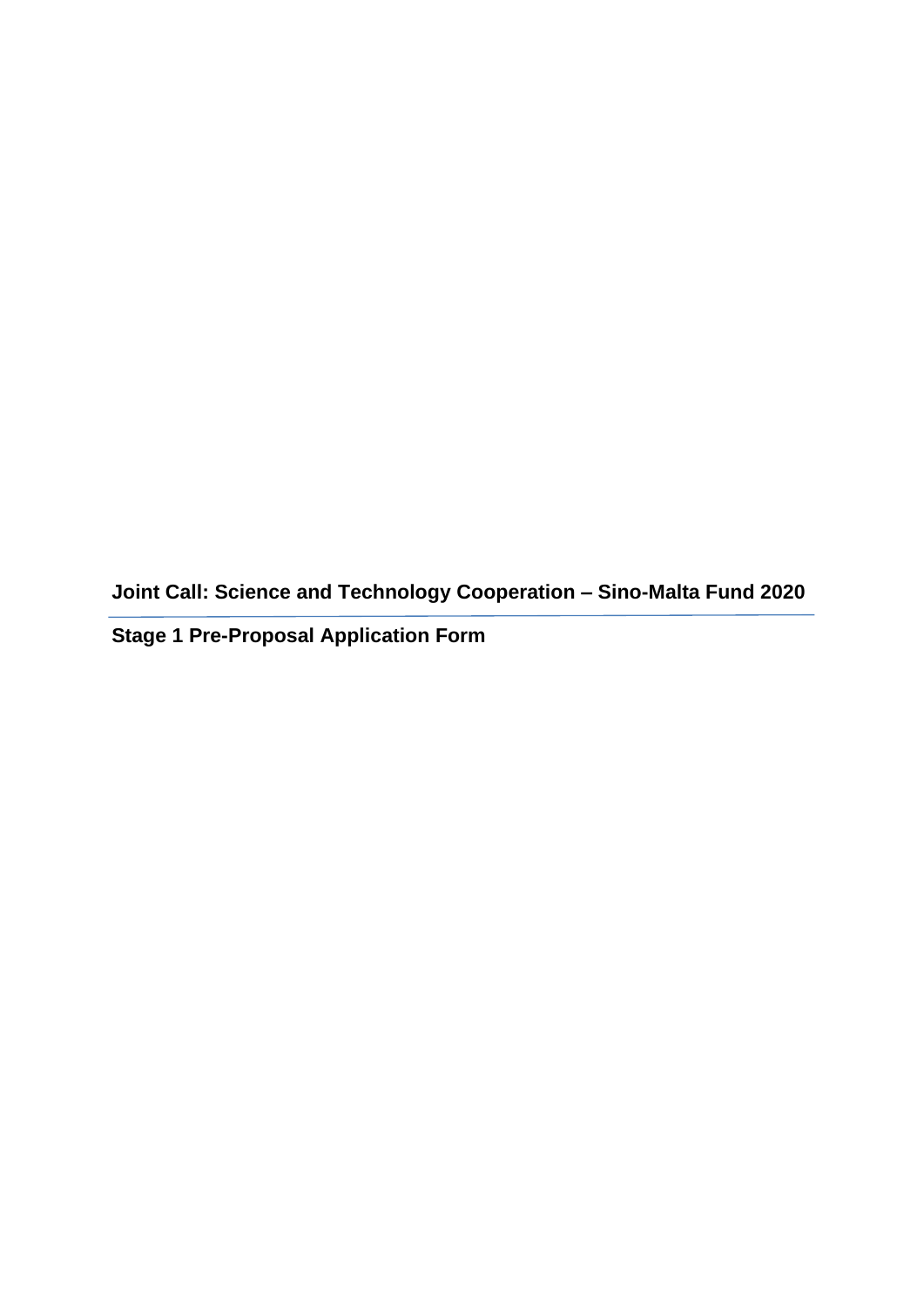#### **Notes to Applicants**

- 1. The official National Rules for Participation can be downloaded from the MCST's [website.](https://mcst.gov.mt/funding-opportunities/) Kindly ensure that this application form is filled in with reference to the National Rules for Participation 2019 for this scheme.
- 2. The Application Form and any attached documents will be treated as confidential throughout and after the project appraisal process.
- 3. Only Application Forms which are complete and that include all relevant supporting documents will be evaluated.
- 4. Only electronically filled in application forms will be accepted. Should the application be hand-written or should the format of the application form be altered, the application form will not be evaluated.
- 5. All responses must be clearly explained and substantiated.
- *6.* A complete application must be submitted to the Malta Council for Science and Technology (MCST) via email on [international.mcst@gov.mt](mailto:international.mcst@gov.mt)
- *7.* Deadline for submission is **15th June 2020.** Any submissions received after this date and time will be rejected.
- 8. This Application will be evaluated in accordance with the relevant National Rules for Participation which may be downloaded from here.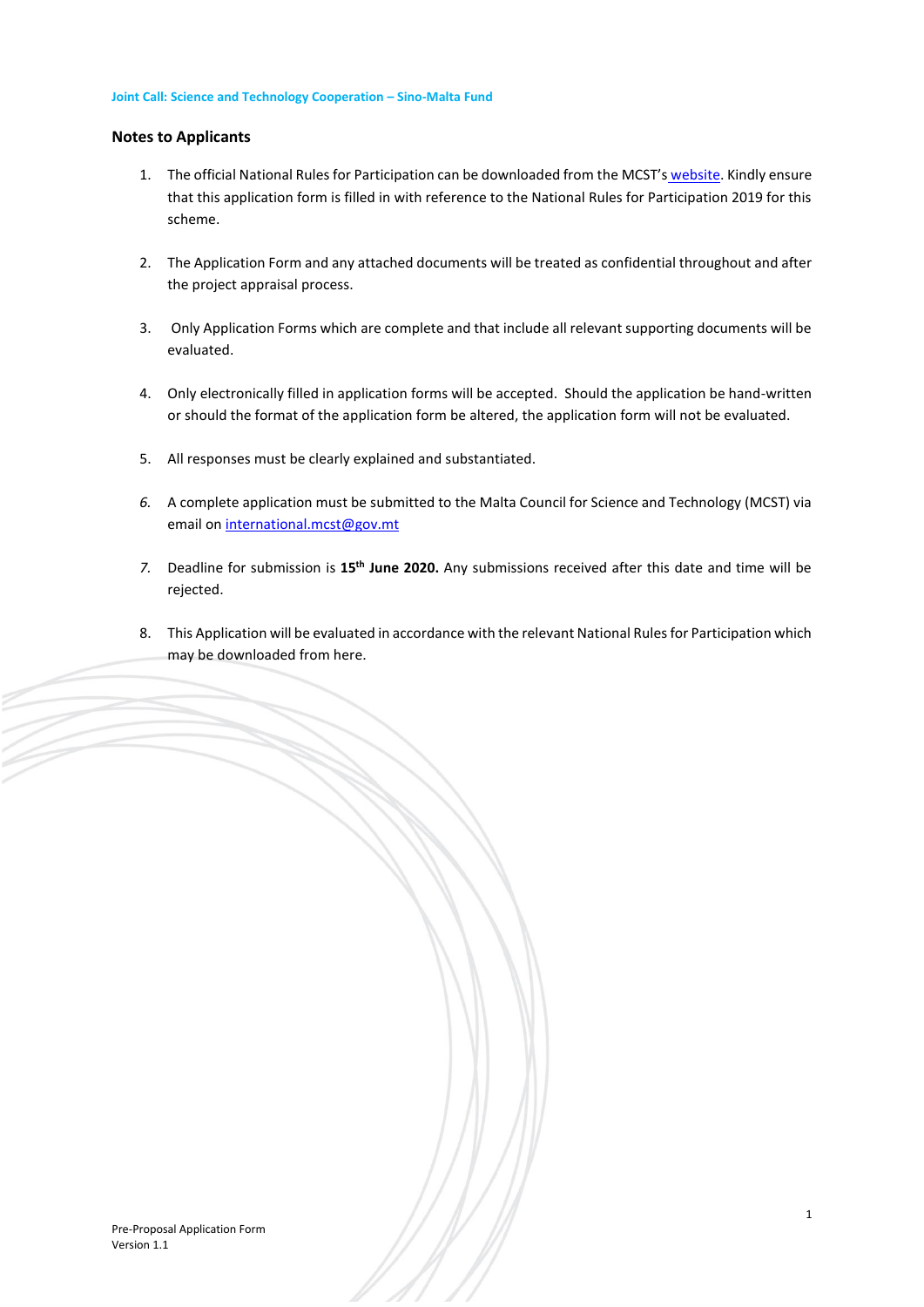# **1. Applicant Details**



**LEAD PARTNER BASED IN MALTA** 

### **1.1 Principal Investigator (PI) Entity Name**

#### **1.2 Entity Type**

Choose an item.

### **1.3 Name of Department/Institute/Centre** (if applicable)

### **1.4 Project Contact Details**

*1.4.1 Name and Surname* 

*1.4.2 Designation*

*1.4.3 E-mail Address* 

*1.4.4 Phone Number* 

**1.5 Indication of Funding Modality** 

#### Choose an item.

**A justification is to be provided if the applicant has opted for: Public Entity / Public Research and Knowledge-Dissemination Organisations that does not carry out an economic activity within the meaning of Article 107 TFEU.**

**1.6 Names of Key Researchers + Brief Biography**

### **1.7 Type of Research to be carried out by the Principal Investigator**

Choose an item.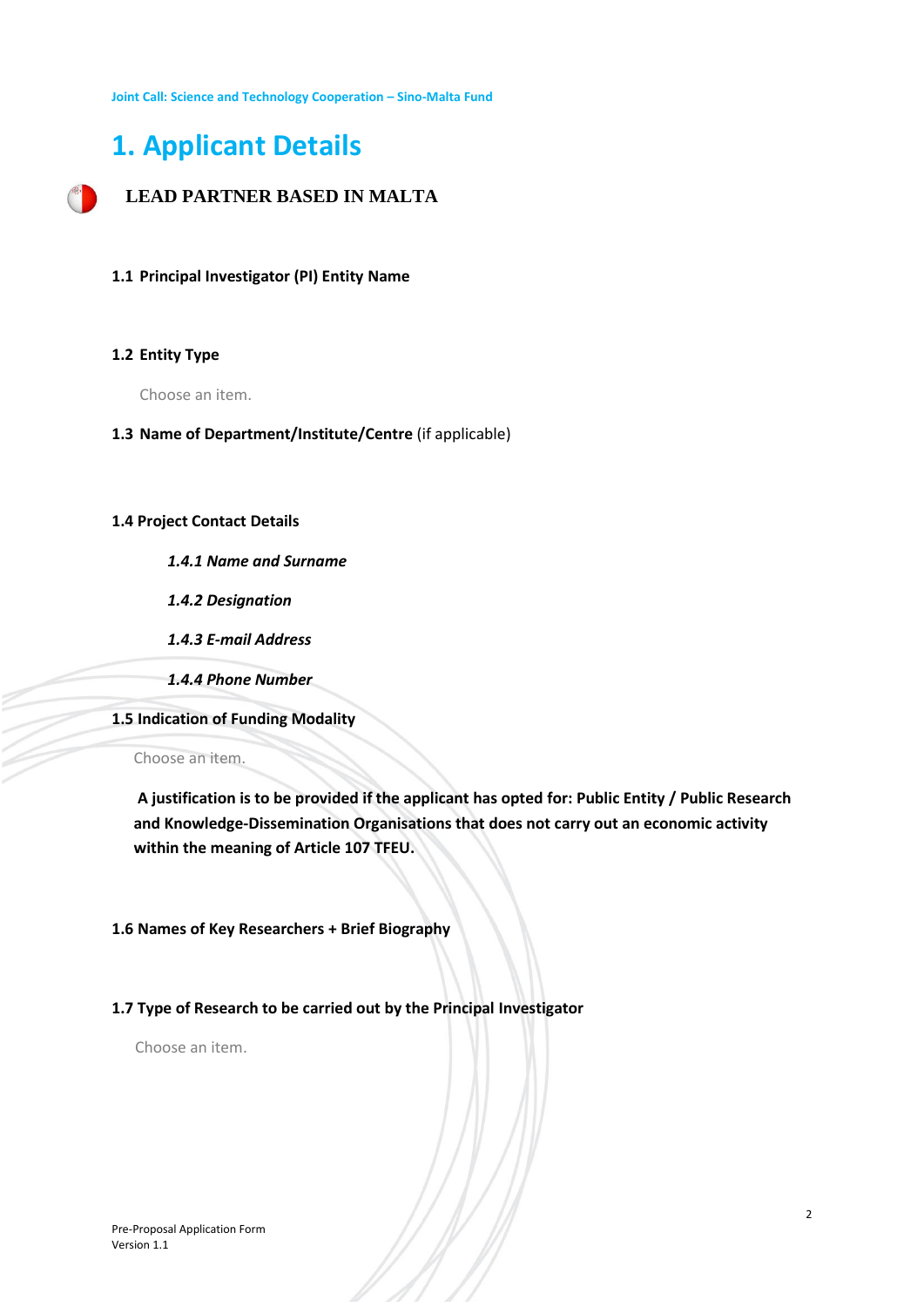## **CHINESE PARTNER DETAILS**

**NB: Chinese entities must apply separately with the Ministry of Science and Technology (MOST)**

**1.8 Principal Investigator (PI) Entity Name**

### **1.9 Entity Type**

Choose an item.

### **1.10 Name of Department/Institute/Centre** (if applicable)

**1.11 Project Contact Details**

*1.11.1 Name and Surname* 

*1.11.2 Designation*

*1.11.3 E-mail Address* 

*1.11.4 Phone Number* 

**1.12 Names of Key Researchers + Brief Biography**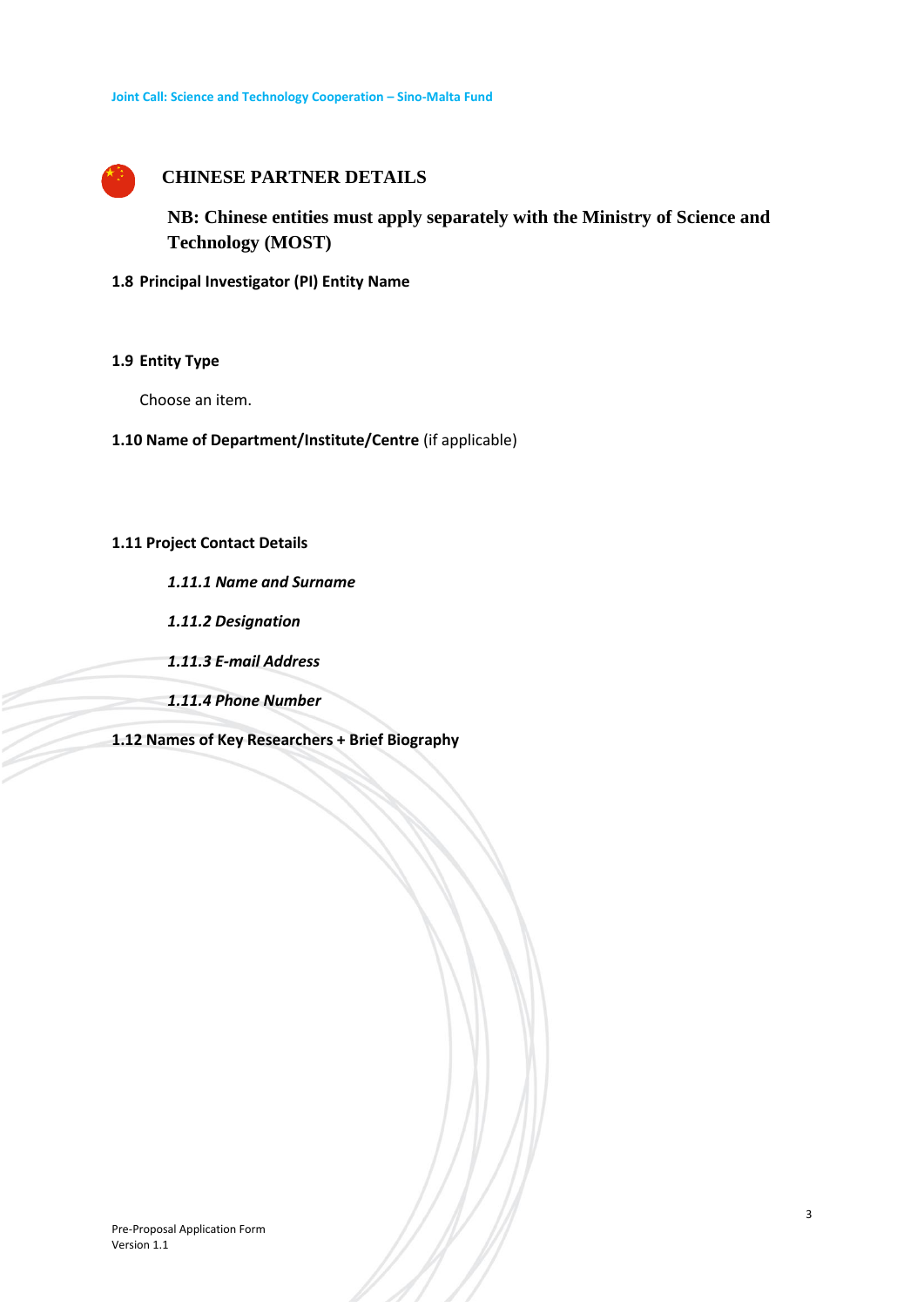# **2. Project Details**

**2.1 Project Title**

# **2.2 Project Acronym**

## **2.3 Thematic Area**

Choose an item.

### **2.4 Project Abstract** (max 100 words)

## **2.5 Objectives and Targets of Project**

*Please provide a clear overview of the project objectives and targets, with reference to the idea, whilst considering the Scheme's aim as described in section 1 of the Parameters and Rules (maximum number of words: 500)*

## **2.6 Innovation of Project, Technical Aspects and Research Foundation**

*Please provide a brief, yet well-articulated description of the innovation being proposed and how the project has the potential of going beyond current state-of-the-art. Also provide details on the scientific relevance of the project, the research methodology and its alignment to the thematic area selected (maximum number of words: 500)*

## **2.7 Project Details and Timelines**

*Please provide further details on the activities foreseen within the project, whilst highlighting project timelines. Provide foreseen commercial synergies and details on expected commercial impact, if applicable (up to a maximum of 24-month duration) (maximum number of words: 500)*

## **2.8 Strength of the Partnership and Benefits of Proposed Scientific Collaboration**

*Please provide:*

- *information on the aim of the partnership and the proposed scientific collaboration whilst considering the Scheme's aim as described in section 1 of the National Rules for Participation*
- *a description of the roles of each of the Maltese and Chinese Principal Investigators*
- *information on any other Maltese partners that will be part of the consortium*
- *information on the expertise and value each entity brings to the consortium (including additional partners)*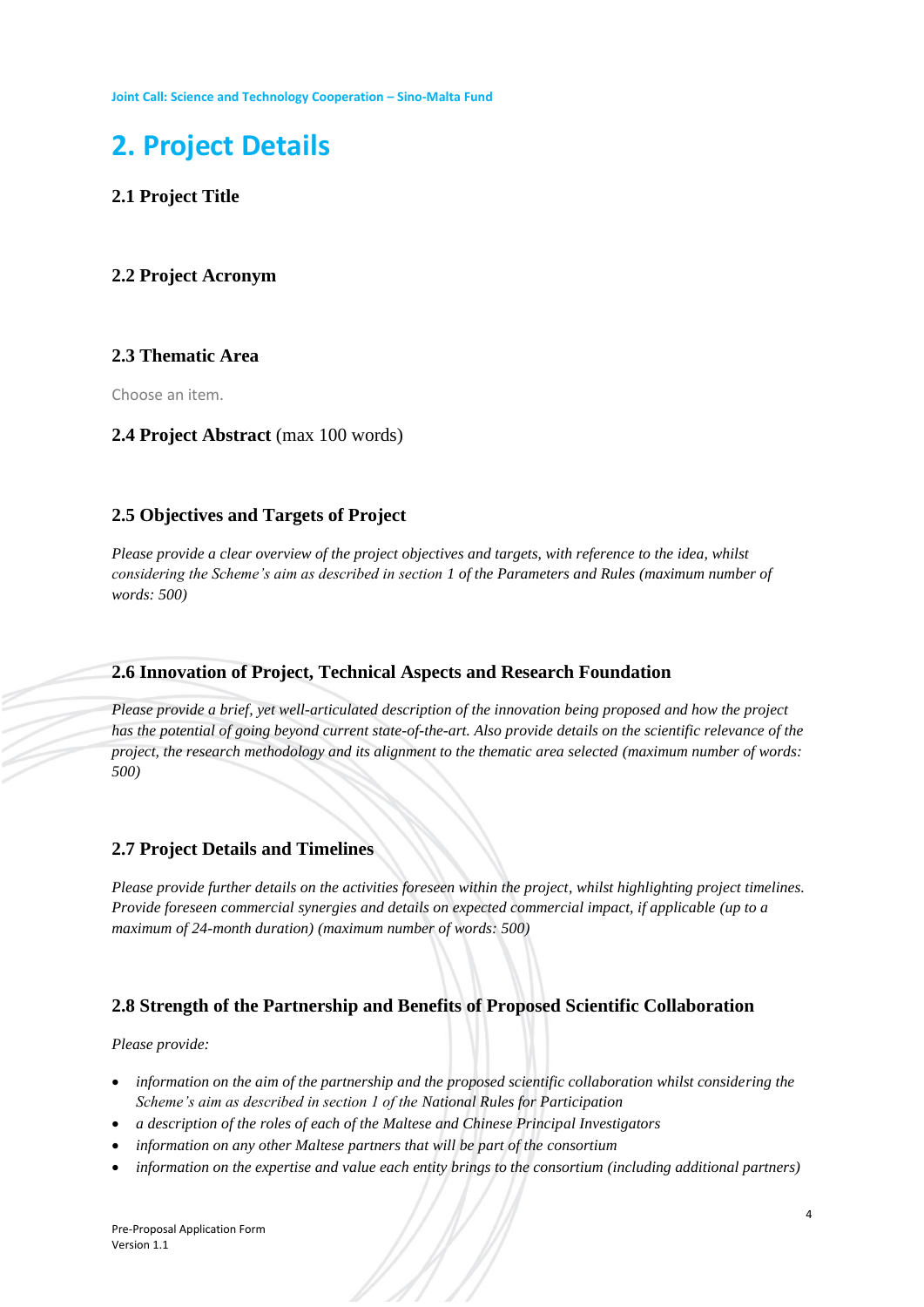• *a description of the reciprocal benefits that the Maltese partner/s expect/s to obtain from the collaboration with the Chinese counterpart/s. Include an outline of the Chinese participant/s chosen and why.*

*(maximum number of words: 500)*

## **2.9 Financial Projections**

**Total project costs for entities based in Malta (€)**

*The following request for funding must be in line with Aid Intensities listed down in the National Rules for Participation.* 

| Lump-sum requested funding $(\epsilon)$ per every partner based in<br><b>Malta</b> | € |
|------------------------------------------------------------------------------------|---|
| Lead Partner:                                                                      |   |
| Partner 1(if applicable):                                                          |   |
| Partner 2 (if applicable):                                                         |   |
| Total requested funding from entities based in Malta:                              |   |

| Total requested funding from MOST by Chinese entities |  |
|-------------------------------------------------------|--|
| $\parallel$ (RMB)                                     |  |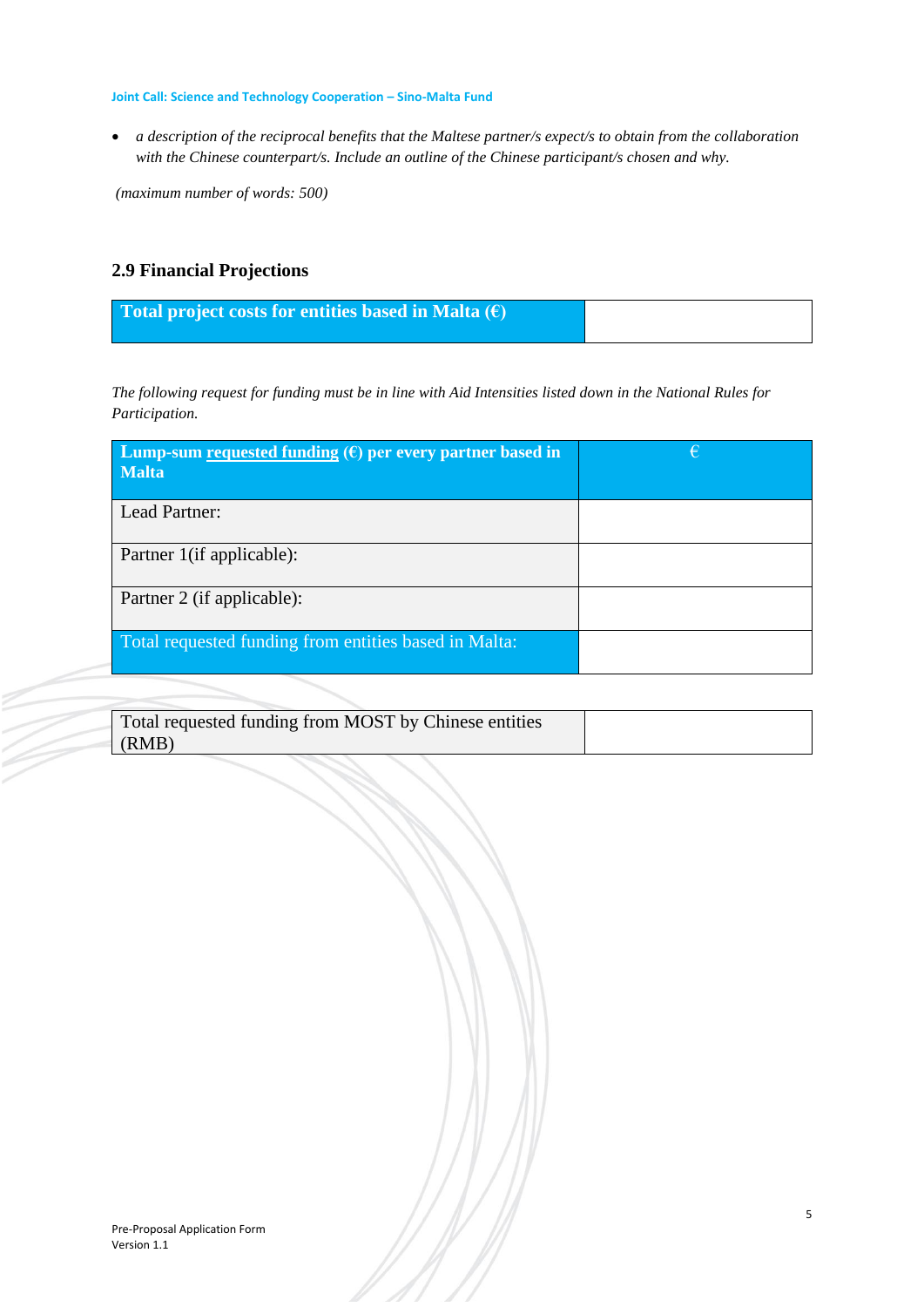# **3. Other Partner Profiles**

**OTHER PARTNERS BASED IN MALTA**

**3.1 Entity Name**

**3.2 Entity Type**

Choose an item.

**3.3 Entity profile relevant to the project proposal** (max 100 words)

**3.4 Link to entity website** 

**3.5 Names of Key Researchers + Brief Biography**

**3.6 Type of Research to be carried out by the Partner based in Malta**

Choose an item.

**3.7 Indication of Funding Modality** 

Choose an item.

**A justification is to be provided if the applicant has opted for: Public Entity / Public Research and Knowledge Dissemination Organisations that does not carry out an economic activity within the meaning of Article 107 TFEU.**

## **OTHER PARTNER (if applicable)**

**Entity Name**

#### **Entity Type**

Choose an item.

Pre-Proposal Application Form Version 1.1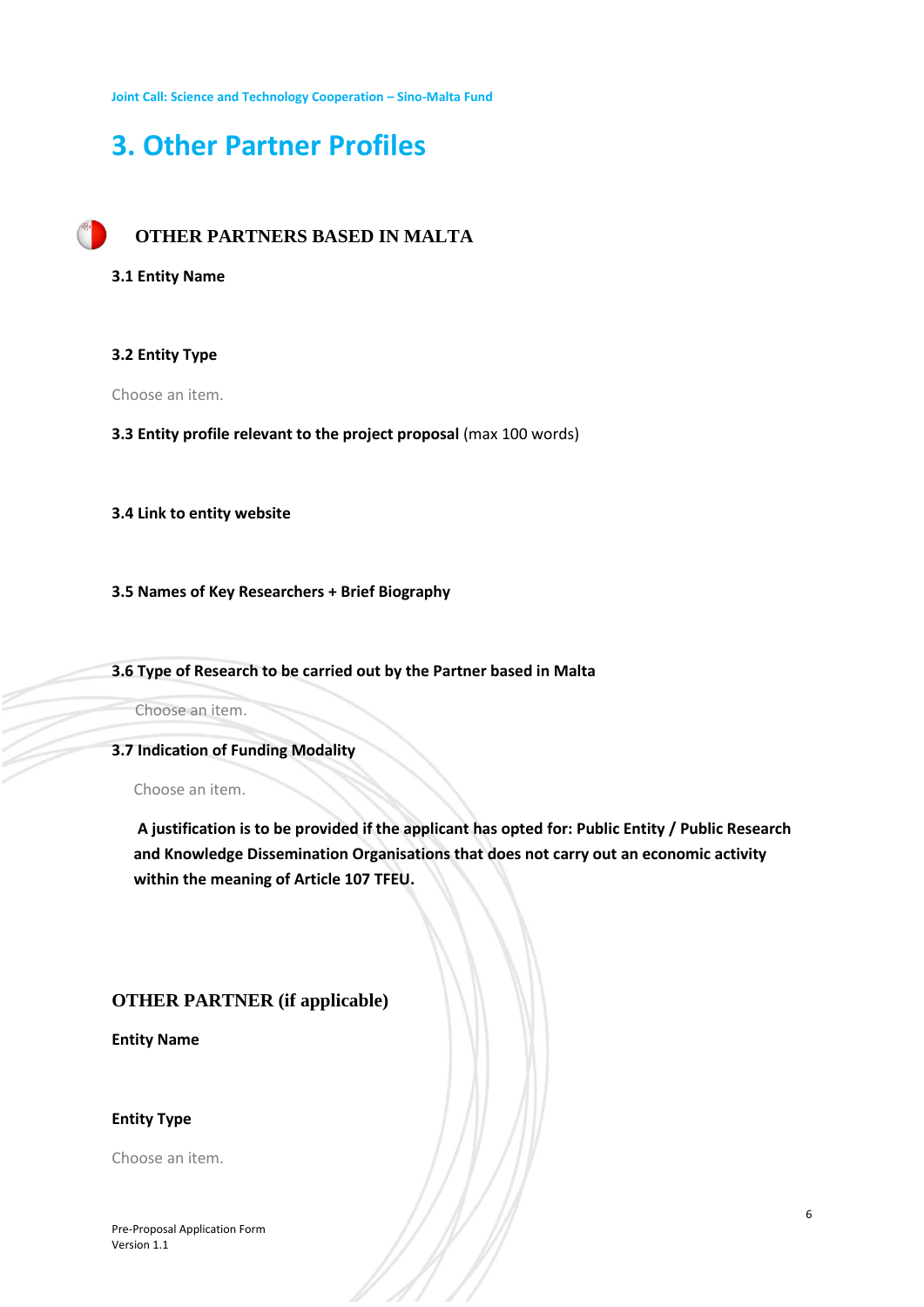**Entity profile relevant to the project proposal** (max 100 words)

**Link to entity website** 

**Names of Key Researchers + Brief Biography**

### **Type of Research to be carried out by the Partner based in Malta**

Choose an item.

**Indication of Funding Modality** 

Choose an item.

**A justification is to be provided if the applicant has opted for: Public Entity / Public Research and Knowledge Dissemination Organisations that does not carry out an economic activity within the meaning of Article 107 TFEU.**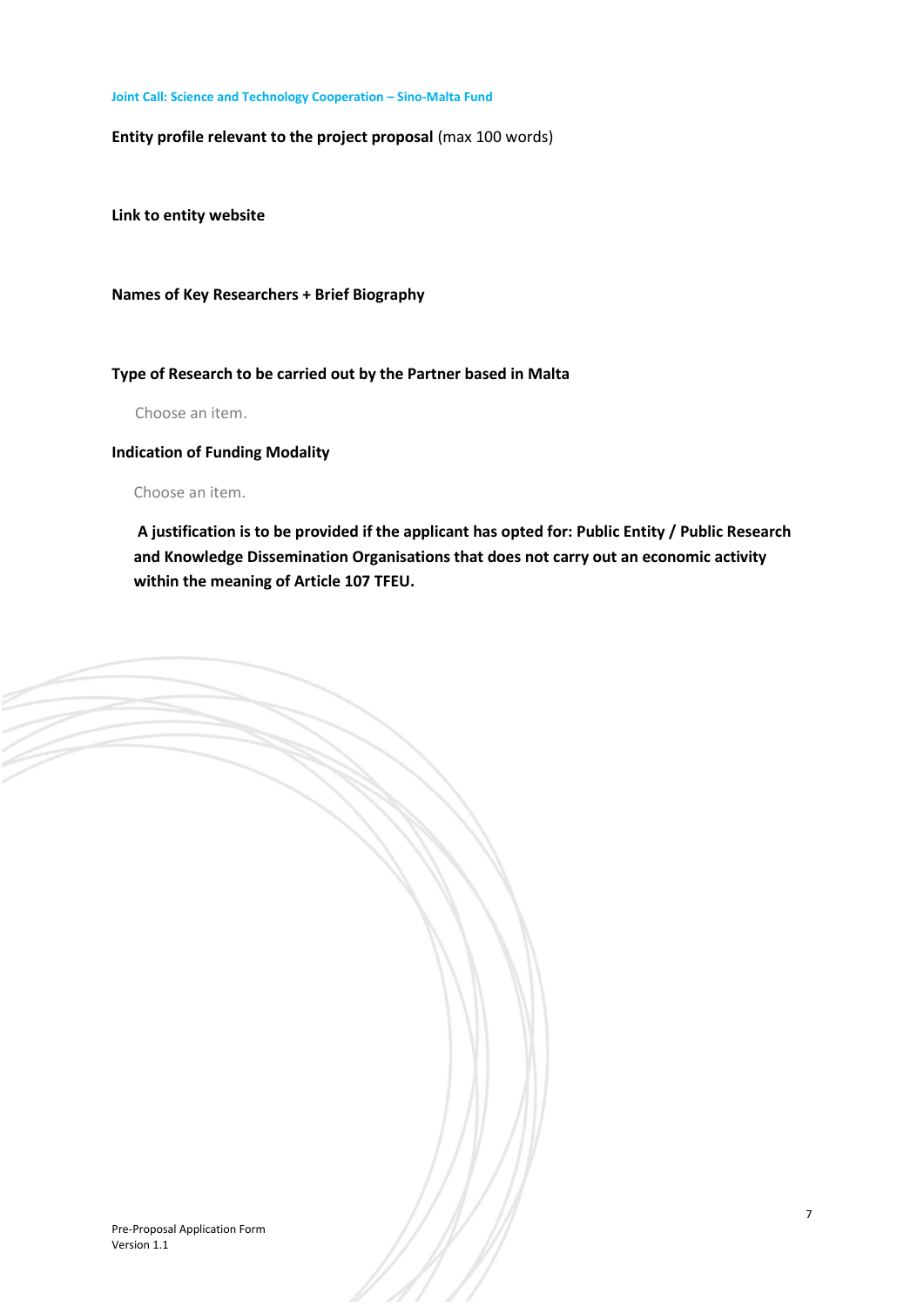## **OTHER CHINESE PARTNER DETAILS**

**3.7 Entity Name**

#### **3.8 Entity Type**

Choose an item.

**3.9 Entity profile relevant to the project proposal** (max 100 words)

**3.10 Link to entity website** 

**3.11 Names of Key Researchers + Brief Biography**

### **OTHER PARTNER (if applicable)**

**Principal Investigator (PI) Entity Name**

**Entity Type**

Choose an item.

**Entity profile relevant to the project proposal** (max 100 words)

**Link to entity website** 

**Names of Key Researchers + Brief Biography**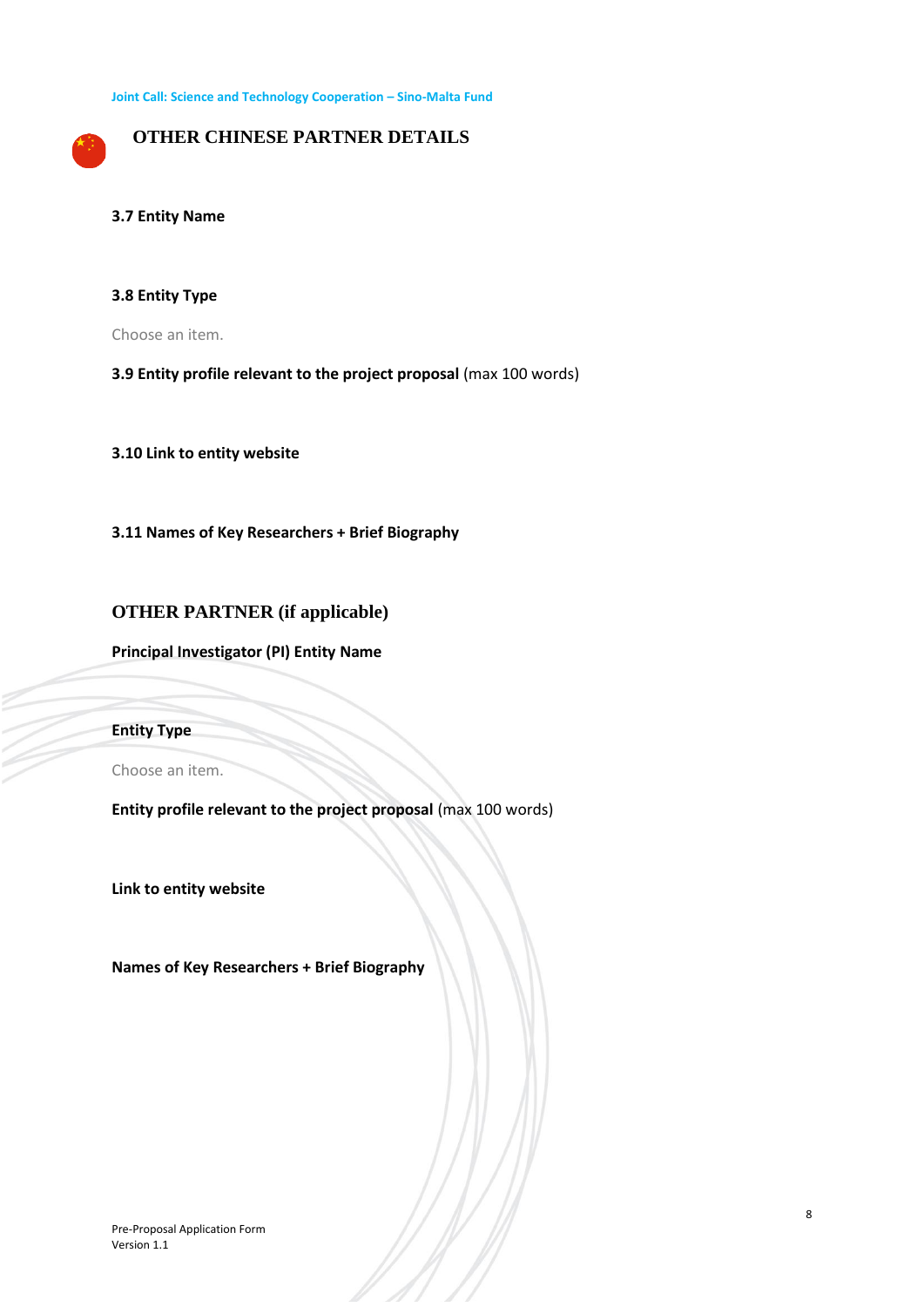# **4. DECLARATIONS**

#### **4.1 Personal Data Protection**

#### A. Contact email address of the Data Protection Officer: [doyle.abela@gov.mt](mailto:doyle.abela@gov.mt)

#### B. The legal basis and purpose of processing:

The personal data collected by the Malta Council for Science and Technology (hereinafter 'the Council) via this written application for the aid and its subsequent processing by the Council to evaluate data subject's request for aid under the Scheme is in line with:

- i. The relevant Call Text;
- ii. COMMISSION REGULATION (EU) No 1407/2013 of 18 December 2013 on the application of Articles 107 and 108 of the Treaty on the Functioning of the European Union to *de minimis* aid (*de minimis* Regulation) (if applicable).
- iii. Commission Regulation (EU) N°651/2014 of 17 June 2014 declaring certain categories of aid compatible with the internal market in application of Articles 107 and 108 of the Treaty (if applicable).
- iv. Data Protection Act, Chapter 586 of the Laws of Malta and Regulation (EU) 2016/679 of the European Parliament and of the Council of 27 April 2016 on the protection of natural persons with regard to the processing of personal data and on the free movement of such data, and repealing Directive 95/46/EC (General Data Protection Regulation).

The legitimate basis to process personal data submitted by the data subject by virtue of his/her written application for aid is Regulation 6 (1)(b) of the General Data Protection Regulation ("GDPR"), as '*processing is necessary in order to take steps at the request of the data subject prior to entering into a contract*'.

C. Data retention period:

The data collected by the Council as submitted by the data subject via this written application for aid will be retained for a period of ten (10) years from the last aid granted to the Undertaking represented by the data subject in relation to this written application for aid, in line with the Scheme National Rules for Participation and COMMISSION REGULATION (EU) No 1407/2013 and Commission Regulation (EU) N°651/2014 of 17 June 2014.

D. i. Pursuant to the Regulation, you have the right to access the personal data, rectify inaccurate personal data, request to erase personal data and request the Council to restrict the processing of personal data.

To exercise such rights, you are to submit a written request to the Data Protection Officer via the contact e-mail address.

Any erasing and/or rectification of personal data and/or restriction of processing as referred to above may:

- Render one or more cost items or the Undertaking ineligible for assistance under the Scheme or render void the Grant Agreement issued in favour of the Undertaking for assistance under the Scheme in relation to this written application for aid;
- b. Lead the Council to enforce a recovery of aid granted to the Undertaking as part of this written application for aid.
- E. Sharing of data where strictly necessary and required by law:

For the purpose of processing this written application for aid in line with the Call Text and the Regulations mentioned above, the Council may share the data provided via this application with MOST and other Government Entities, subject that such processing satisfies at least one of the grounds listed under Regulation of the GDPR.

- F. For the purpose of monitoring of aid in line with the above-mentioned Regulations and or where legally required, any data provided as part of this written application for aid may be shared with the European Commission.
- H. If you feel that your data protection rights have been infringed, you have the right to lodge a complaint with the Information and Data Protection Commissioner.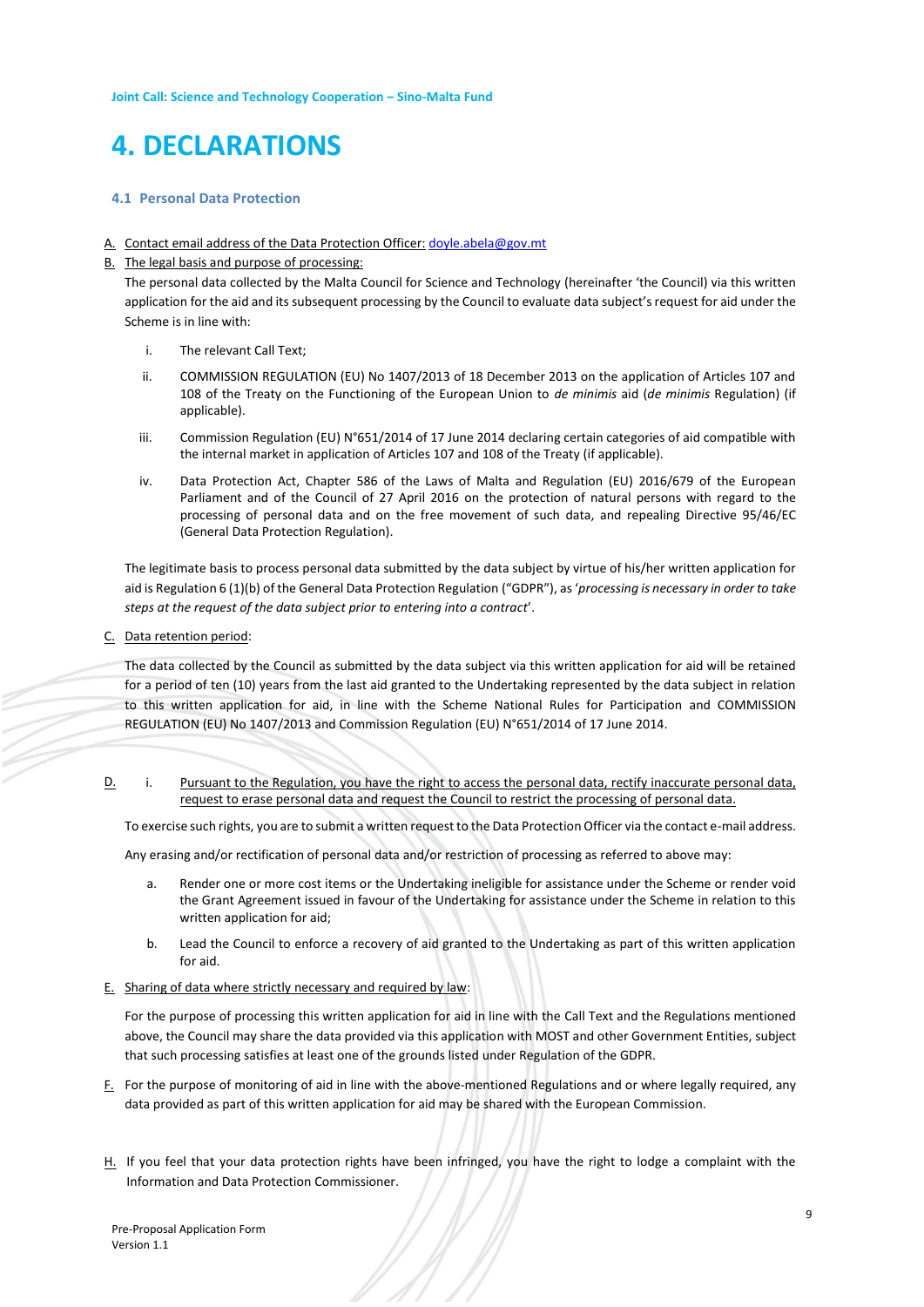#### I. Authorisation to engage with the Council on matters related to this application.

I the undersigned, as legal representative of the Applicant Undertaking, authorise the following Legal Bodies and/or Natural Persons to act on my behalf with the Council with respect to matters related to this written application for aid and any subsequent documentation exchanged between the two parties in relation to the same written application for aid.

| Name of Legal Entity | Name and Surname of Natural<br>Person granted authorisation(1) | E-mail<br>address<br>of<br>granted<br>party<br>authorisation <sup>(2)</sup> |
|----------------------|----------------------------------------------------------------|-----------------------------------------------------------------------------|
|                      |                                                                |                                                                             |
|                      |                                                                |                                                                             |
|                      |                                                                |                                                                             |
|                      |                                                                |                                                                             |
|                      |                                                                |                                                                             |
|                      |                                                                |                                                                             |

Note 1: Leave empty if authorisation is intended to any natural person engaged with the Legal Entity. Otherwise specify the name and surname of the person(s) working for the Legal Entity to whom the authorisation is intended. Note 2: Written communication with the Legal Entity and/or Natural Person granted authorisation via email will only be accepted via the email address specified in the table above. The Undersigned should be copied (via the email address specified in this application) in any communication between the Council and the Person granted authorisation as per above table.

| J. | Name and Surname of person giving authorisation: |                             |
|----|--------------------------------------------------|-----------------------------|
|    | E-mail address of person giving authorisation:   |                             |
|    | Signature of person giving authorisation:        |                             |
|    | Date:                                            | Click here to enter a date. |

*The person giving authorisation should correspond to the data subject of personal data contained in this application as well as represent the Applicant Undertaking as its legal representative.*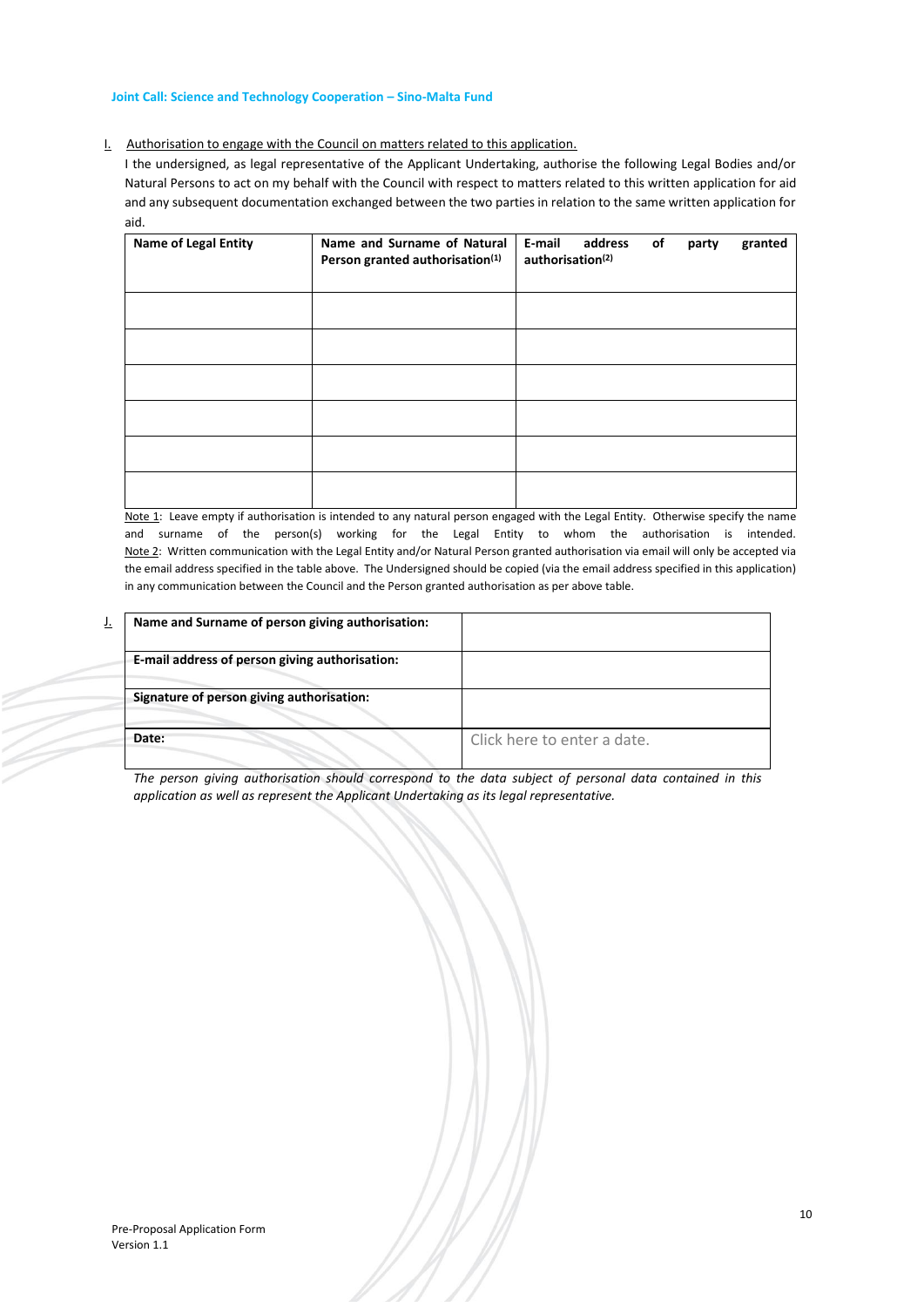# 5. Signature (PI)

The undersigned hereby authorises the Council to process the data contained in this form for the purpose stated above and declare that the information given on this form is accurate to the best of the Legal Representative's knowledge. The legal representative understands that if it is later established that the information is misrepresented, the application or funded project may be ineligible or terminated respectively.

| Name of PI Legal Representative                                          |                             |
|--------------------------------------------------------------------------|-----------------------------|
| Name and Surname of applicant authorised to<br>represent the undertaking |                             |
| <b>Position in Undertaking / Entity</b>                                  |                             |
| <b>Telephone Number/s</b>                                                |                             |
| <b>E-mail address</b>                                                    |                             |
| <b>Signature of Legal Representative</b>                                 |                             |
| <b>Date</b><br>1.1.1                                                     | Click here to enter a date. |

**N.B. Kindly ensure that this application form is filled in with reference to The Rules for Participation 2020 documents for this scheme, and that all Annexes are included.**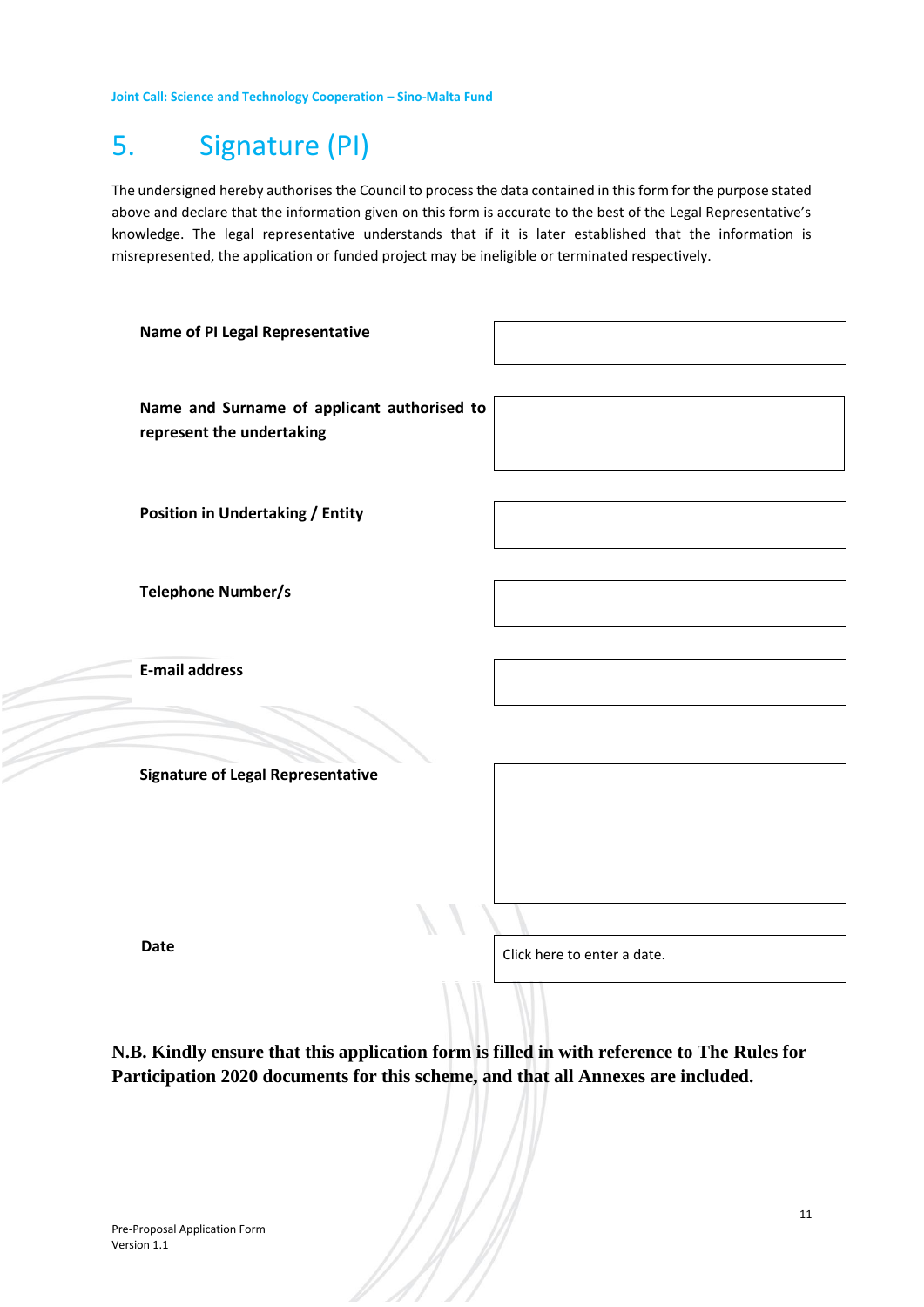# 5.1 Signature (Partner)

The undersigned hereby authorises the Council to process the data contained in this form for the purpose stated above and declare that the information given on this form is accurate to the best of the Legal Representative's knowledge. The legal representative understands that if it is later established that the information is misrepresented, the application or funded project may be ineligible or terminated respectively.

| Name of Partner Legal Representative                                     |                             |
|--------------------------------------------------------------------------|-----------------------------|
| Name and Surname of applicant authorised to<br>represent the undertaking |                             |
| <b>Position in Undertaking / Entity</b>                                  |                             |
| <b>Telephone Number/s</b>                                                |                             |
| <b>E-mail address</b>                                                    |                             |
| <b>Signature of Legal Representative</b>                                 |                             |
| <b>Date</b><br>n                                                         | Click here to enter a date. |

**N.B. Kindly ensure that this application form is filled in with reference to The Rules for Participation 2020 documents for this scheme, and that all Annexes are included.**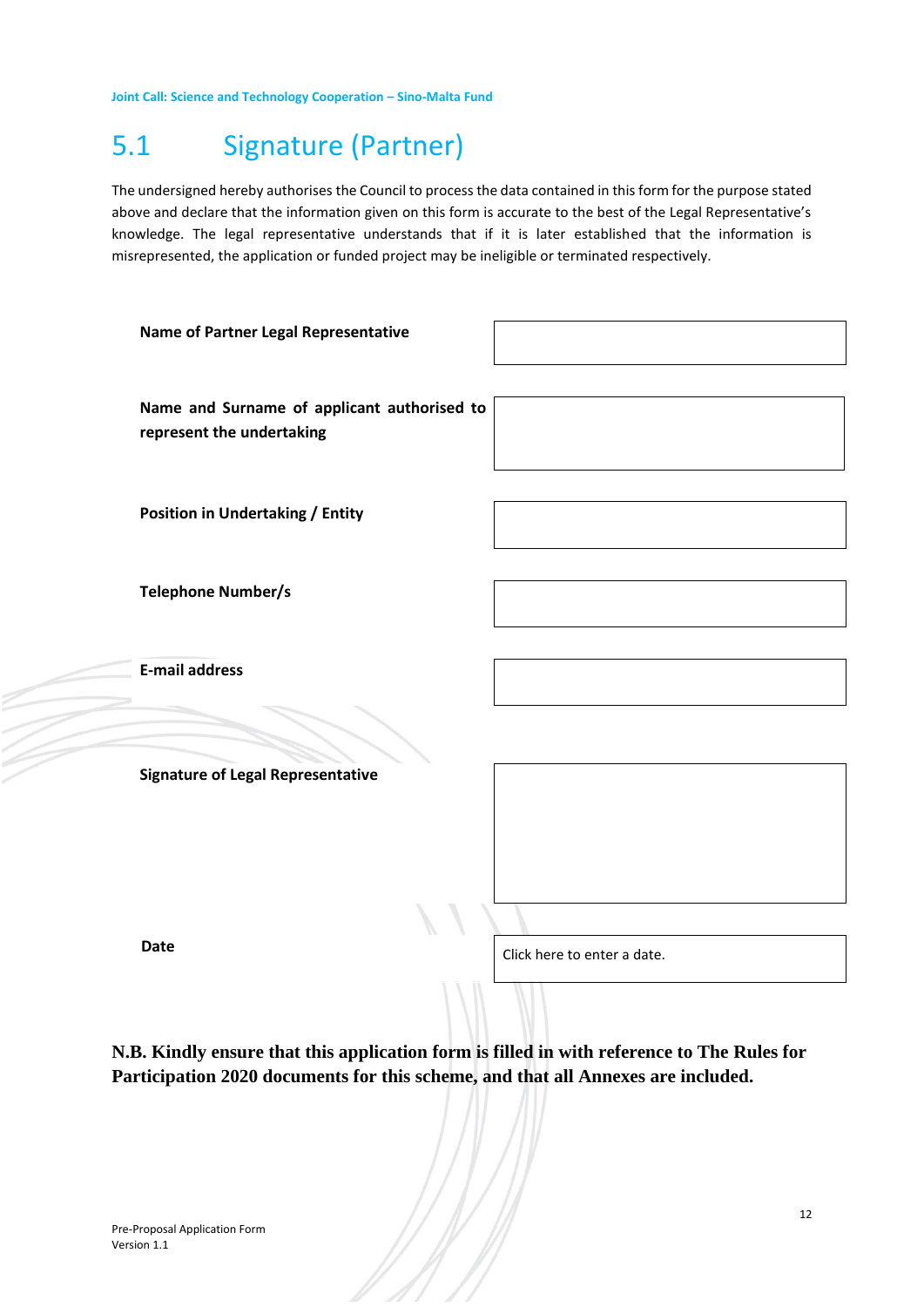| <b>Declaration</b>                                                                                                                                                                                                                                                                                                                                          |                                  |
|-------------------------------------------------------------------------------------------------------------------------------------------------------------------------------------------------------------------------------------------------------------------------------------------------------------------------------------------------------------|----------------------------------|
| I confirm that:                                                                                                                                                                                                                                                                                                                                             |                                  |
| The information given on this form is accurate to the best of my knowledge. I<br>understand that if it is later established that the information is misrepresented, the<br>application or funded project may be ineligible or terminated, respectively.                                                                                                     | □<br>I agree                     |
| I have read and I accept the terms and conditions stipulated within the Application<br>Form and the Rules for Participation and confirm that I agree with the eventual<br>publication of personal data and project proposal content information of successful<br>applicants, including name of entity, project contacts, title of proposal and<br>abstract. | □<br>I agree                     |
| I have never been found guilty by any competent Court in Malta or elsewhere of<br>any crime <sup>1</sup> and that I have never been adjudged bankrupt or insolvent by, or filed<br>an application for insolvency before, any competent Court in Malta or elsewhere.                                                                                         | П<br>I agree                     |
| I have never been disqualified <sup>2</sup> or excluded from participation in any Public Tender<br>either by the Government of Malta or by the European Union or by any public entity<br>in Malta.                                                                                                                                                          | I agree<br>П                     |
| I have never been disqualified <sup>3</sup> or excluded from participation in any Public and/or<br>European Union funding scheme.                                                                                                                                                                                                                           | П<br>I agree                     |
| I hereby authorise the Council to exchange essential information related to the<br>project with MOST and other Governmental agencies, both local and overseas, for<br>any necessary checks                                                                                                                                                                  | П<br>I agree                     |
| Signature & Stamp of Principal Investigator Legal Representative:                                                                                                                                                                                                                                                                                           | Date                             |
|                                                                                                                                                                                                                                                                                                                                                             | Click or tap to enter a<br>date. |
| <b>Signature &amp; Stamp of Partner Legal Representative:</b>                                                                                                                                                                                                                                                                                               | <b>Date</b>                      |
|                                                                                                                                                                                                                                                                                                                                                             | Click or tap to enter a<br>date. |

<sup>1</sup> *This Declaration does not extend to any traffic related offences where these have been made.*

<sup>2</sup> *This Declaration does not extend to disqualification of any tender proposal due to technical reasons.*

<sup>3</sup> *This Declaration does not extend to disqualification of any tender proposal due to technical reasons.*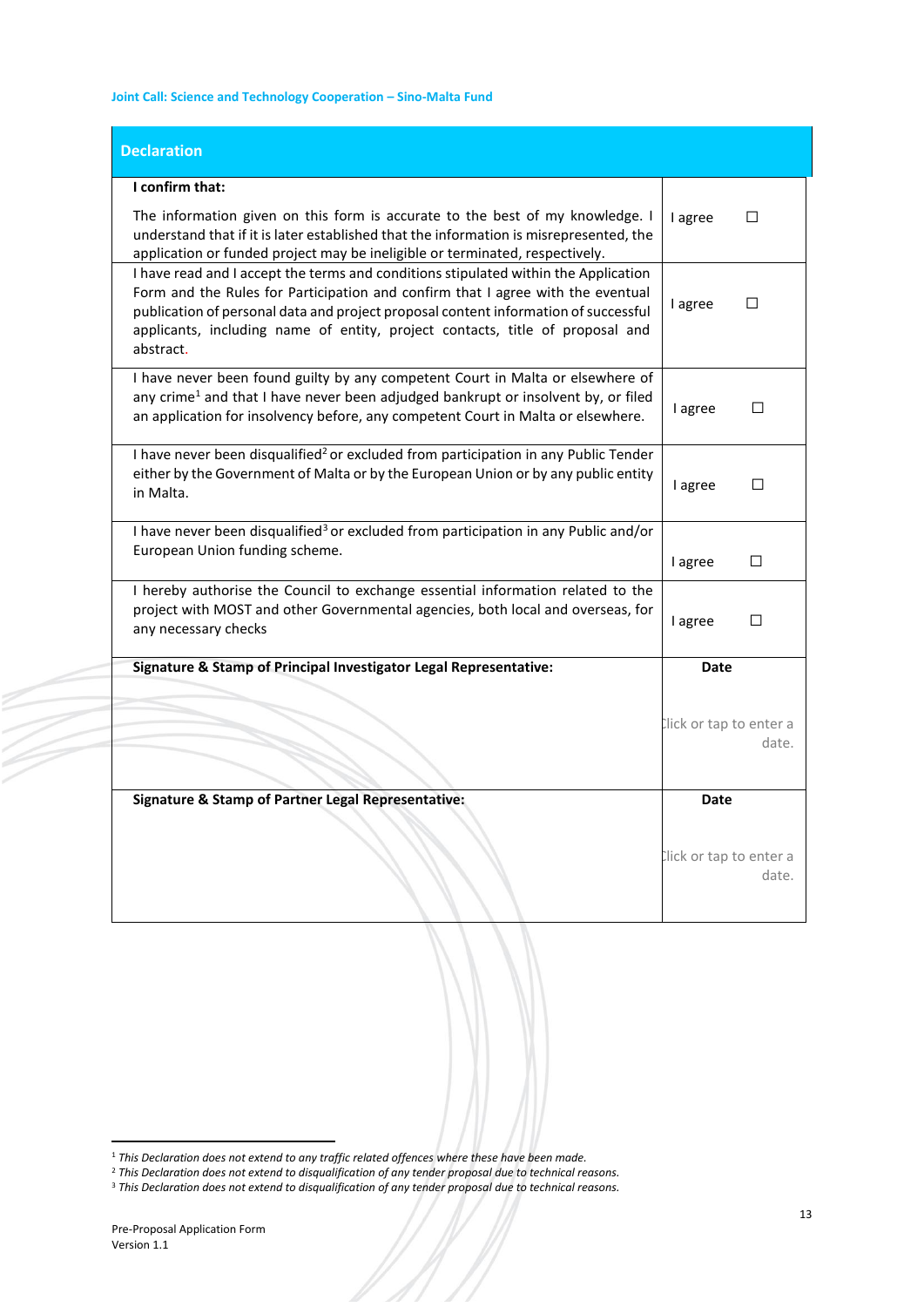# **7. Checklist of Attachments**

The following is the list of items mentioned elsewhere in this form or in the Rules for Participation that are required as part of this submission. It is the responsibility of the Project Coordinator to ensure that all the information that applies to this application form is enclosed. Please submit the attachments as separate documents.

|                                                                                | Yes | <b>No</b> | N/A |
|--------------------------------------------------------------------------------|-----|-----------|-----|
|                                                                                |     |           |     |
| The application form in MS Word (.docx) format and a<br>п                      |     |           |     |
| signed scanned copy (to be sent by email)                                      |     |           |     |
| <b>Compulsory</b>                                                              |     |           |     |
| Annex 1: de minimis Declaration Form to be filled in by                        |     |           |     |
| applicants applying under Regulation A                                         |     |           |     |
| Annex 2 Undertaking in Difficulty Declaration Form to be<br>٠                  |     |           |     |
| filled in by Limited Liability Companies applying under<br><b>Regulation B</b> |     |           |     |
|                                                                                |     |           |     |
| The form may be downloaded by clicking here                                    |     |           |     |
| Annex 3: Agreement signed by all (Malta based and China)<br>٠                  |     |           |     |
| Principal Investigators and any other partners                                 |     |           |     |
| <b>Compulsory</b>                                                              |     |           |     |
| Annex 4: Intellectual Property (IP) Agreement signed by all<br>٠               |     |           |     |
| (Malta and China-based) parties' Legal Representatives                         |     |           |     |
| Compulsory. If included as part of Annex 3 in specific                         |     |           |     |
| articles, please tick here.                                                    |     |           |     |
|                                                                                |     |           |     |
|                                                                                |     |           |     |
|                                                                                |     |           |     |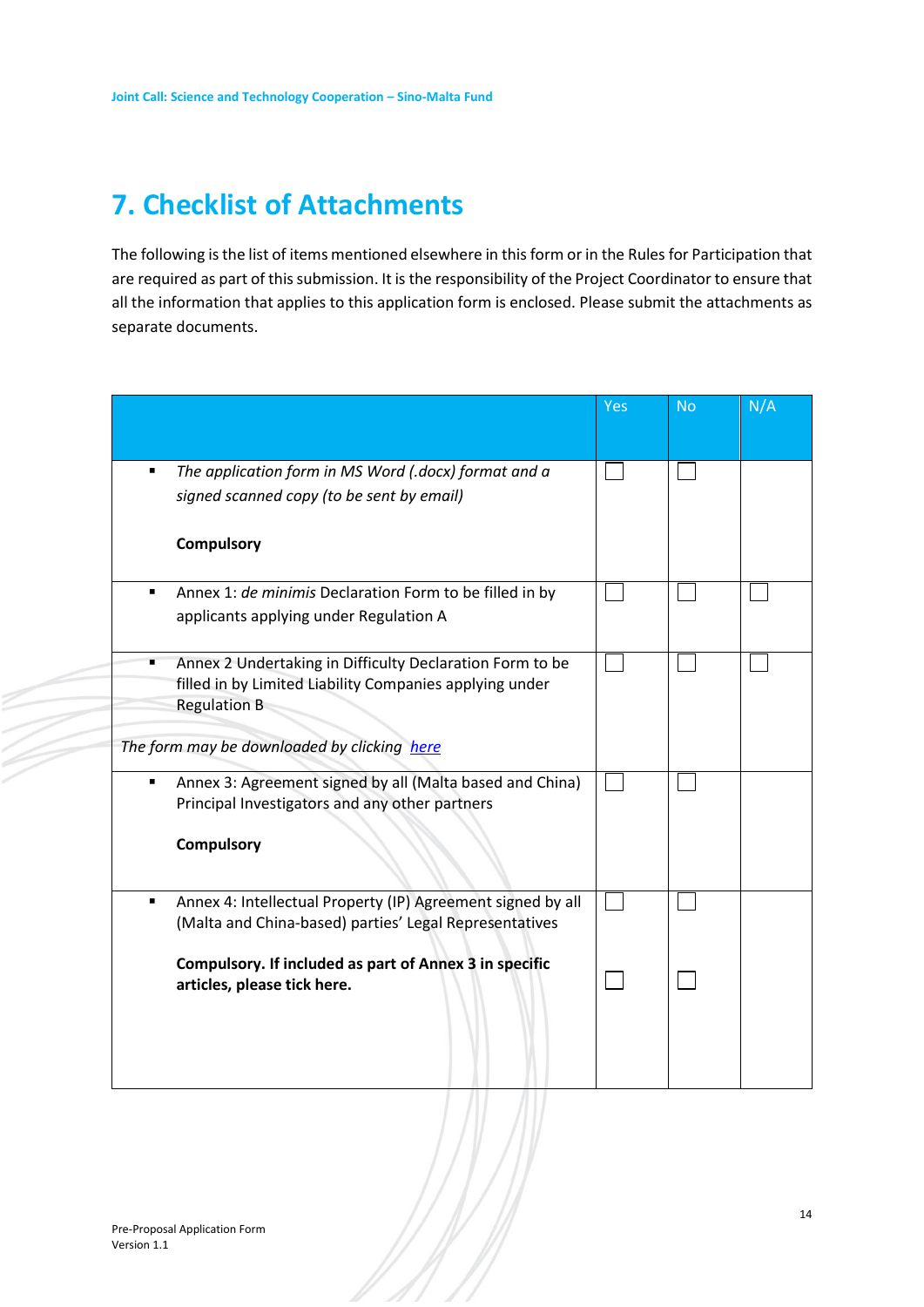# **Annex 1:** *de minimis Declaration Form*

*Sino-Malta Fund*

If the submitted application is approved, the project will benefit from *de minimis* State Aid in line with *Commission Regulation (EU) No 1407/2013 of 18 December 2013 on the application of Articles 107 and 108 of the Treaty on the Functioning of the European Union to de minimis aid*.

*Commission Regulation (EU) No 1407/2013* allows a 'single undertaking' to receive an aggregate maximum amount of *de minimis* aid of €200,000 under all *de minimis* aid measures, over a period of three 'fiscal years'. This aggregate maximum threshold applies in principle to all economic sectors with the exception of a 'single undertaking' performing road freight transport for hire and reward for which a lower *de minimis* threshold of €100,000 over any period of three 'fiscal years' applies. The agriculture and fisheries sectors are subject to different thresholds and criteria. For the purpose of this declaration, the term 'single undertaking' shall have the meaning as established in *Commission Regulation (EU) No 1407/2013*. Moreover, 'fiscal year' means the fiscal year as used for tax purposes by the undertaking concerned.

This maximum threshold would include all State aid granted under this scheme and any other State aid measure granted under the *de*  minimis rule<sup>4</sup>. Any *de minimis* aid received in excess of the established threshold will have to be recovered, with interest, from the undertaking receiving the aid.

The following is an indicative list of the possible forms of State Aid:

- Grants from public bodies
- Loans or loan guarantees at favourable rates
- Tax benefits
- Waiving or deferral of fees or interest normally due
- Marketing and advertising assistance
- Consultancy, training and other support provided either free or at a reduced rate
- Aid for investment in environmental projects or research and development assistance
- Purchase, rent or lease of immovable property at less than market rate.

Potentially any assistance from a public body may constitute State aid. Should you have any doubts whether any public assistance received is *de minimis* aid, you should contact the agency or department from which the assistance was received in order to ascertain this.

#### **DECLARATION**

I declare that a comprehensive amount of *de minimis* aid received to date during the current fiscal year and the previous two fiscal years is:

| <b>Fiscal Year 2018</b> | <b>Fiscal Year 2019</b> | Fiscal Year 2020 | <b>TOTAL</b> |
|-------------------------|-------------------------|------------------|--------------|
|                         |                         |                  |              |

A breakdown of the source, type and amount of all *de minimis* aid received as well as that applied from any State aid grantor, is presented overleaf.

Business Undertaking (Full Legal Name) VAT Registration Number

Name and Surname (BLOCK CAPITALS) **Position in Establishment** 

23/11/2018

Signature Date